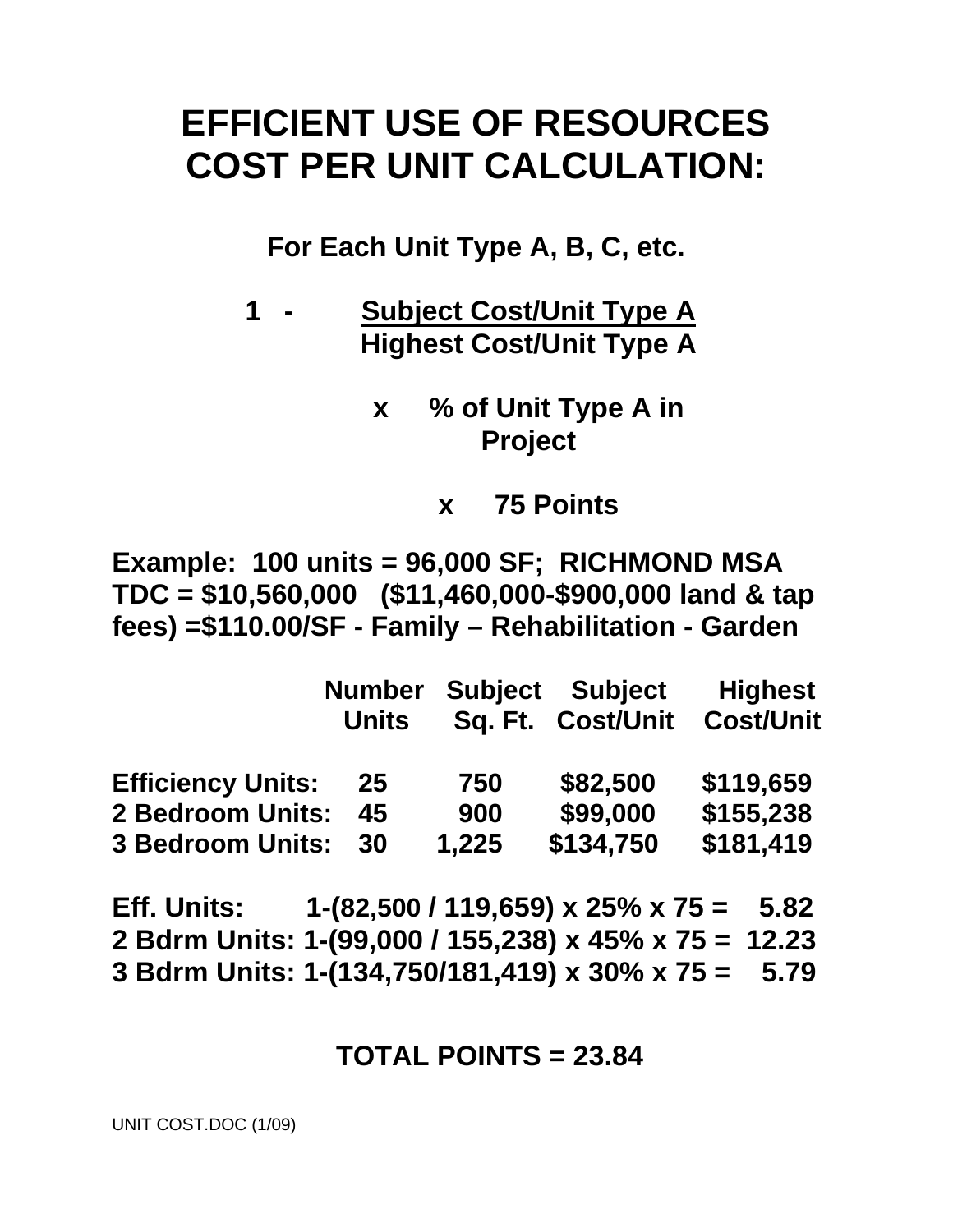# **EFFICIENT USE OF RESOURCES CREDIT PER UNIT CALCULATION:**

**For Each Unit Type 1 BDRM, 2 BDRM , etc.** 

- **1 Subject Credit BDRM Unit Type Highest Credit BDRM Unit Type**
- **x % of BDRM Unit Type in Project**

**x 180 Points** 

**Example: 100 units = 100,000 SF; RICHMOND MSA \$1,200,000 Tax Credits Requested = \$12.00/SF Family - New Construction - Garden** 

**(\$1,200,000 Tax Credits Requested/100,000 SF = \$12.00 Tax Credits/SF)** 

|                      | <b>Units</b> | Sq. Ft. | Sq. Ft.       | Number Subject Tax Credits/ Subject<br>Credit/Unit Credit/Unit | <b>Highest</b> |
|----------------------|--------------|---------|---------------|----------------------------------------------------------------|----------------|
| <b>1 BDRM Units:</b> | 25           |         | 697 x 12.00   | $=$ \$6,970                                                    | \$15,800       |
| <b>2 BDRM Units:</b> | 45           |         | 875 x 12.00   | $=$ \$8,750                                                    | \$21,407       |
| <b>3 BDRM Units:</b> | 30           |         | 1,440 x 12.00 | $= $14,400$                                                    | \$23.955       |

**1 BDRM Units: 1-( 8,364 / 15,800) x 25% x 180 = 21.18 2 BDRM Units: 1-( 10,500 /21,407) x 45% x 180 = 41.27 3 BDRM Units: 1-(17,280 /23,955) x 30% x 180 = 15.05** 

## **TOTAL POINTS = 77.50**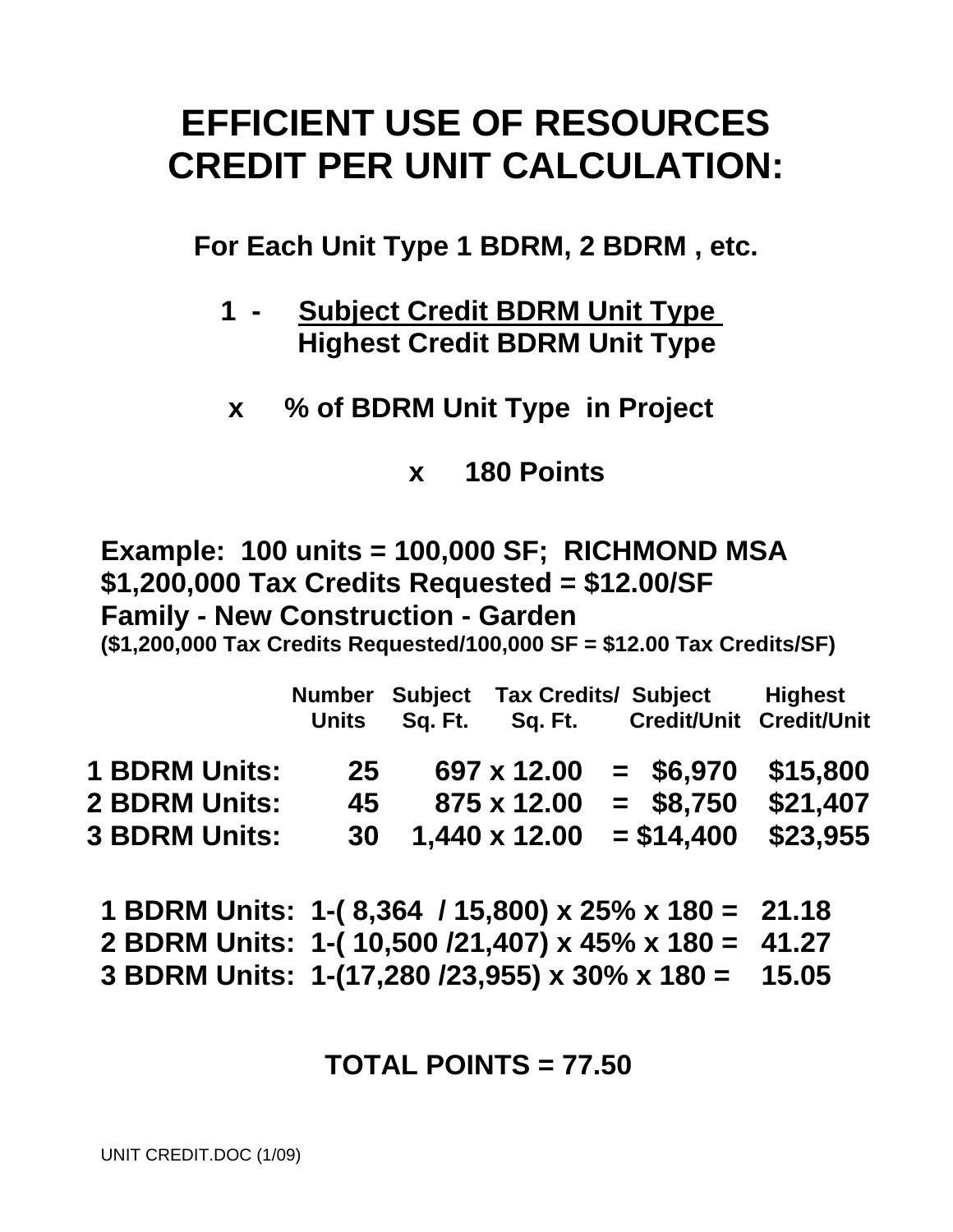# **EFFICIENT USE OF RESOURCES REHABILITATION PARAMETER CALCULATION:**

**RICHMOND MSA Family - 2 Bedroom Unit - Garden** 

**Subject Contractor Costs / Total Units = \$17,750** 

**\$17,750 - \$15,000 = \$ 2,750** 

**\$2,750 / \$10,000 [\$25,000-\$15,000] = 0.2750** 

**The \$25,000, 2-Bedroom Parameter = \$155,238** 

**The \$15,000, 2-Bedroom Parameter = \$79,837** 

**\$155,238 - \$79,837 = \$75,401** 

**\$75,401 X 0.2750 = \$20,735** 

**\$79,837 + \$20,735 = \$100,572**